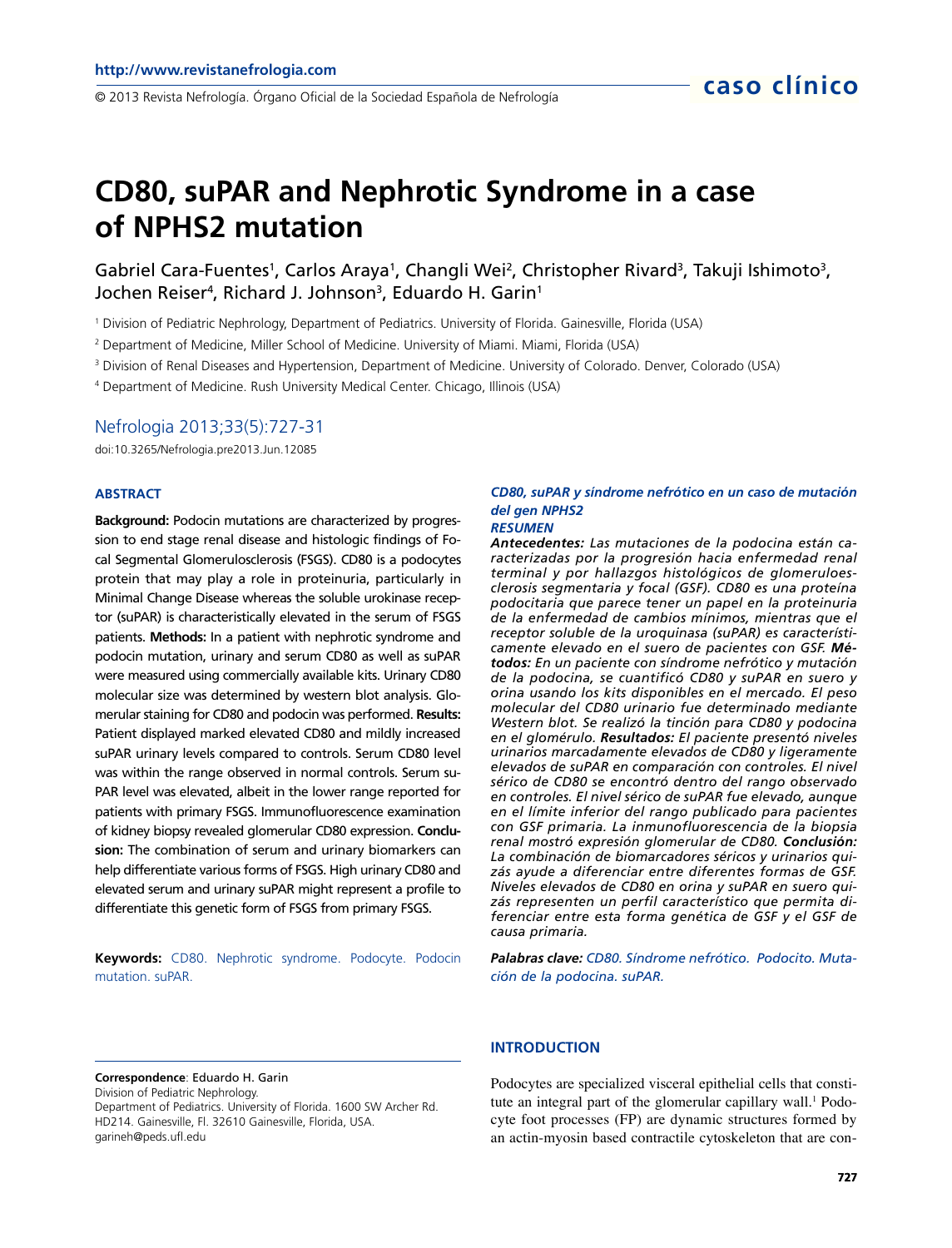# **caso clínico**

nected to the glomerular basement membrane (GBM) via transmembrane receptors including integrins.<sup>2</sup> The FP of neighbouring podocytes regularly interdigitate with each other, leaving between them filtration slits that are bridged by modified adherens junctions, referred to as the slit diaphragm (SD).

The SD is a multiprotein complex composed of a growing number of constituents including nephrin (NPHS1), podocin (NPHS2), TRPC6, PLCE1,  $\alpha$ -actinin-4, CD2AP, P-cadherin, ZO-1, FAT and Neph 1-3.<sup>3</sup> These proteins are directly or functionally connected to the actin-based cytoskeleton. The maintenance of the podocyte's architecture as well as signaling pathways between cytoskeleton, FPs and the SD are critical for the integrity of the podocyte, and hence, the integrity of the glomerular barrier.

Studies in both experimental and some human glomerular diseases suggest that proteinuria is due to a direct defect within podocytes or due to abnormal extracellular signalling involving the podocyte.<sup>4-6</sup> Under specific experimental conditions, such as glomerular injury induced by lipopolysaccharide (LPS) and puromycin aminonucleside,<sup>4</sup> podocytes express CD80, a transmembrane protein that has dual specificity for two CD28 family members, the stimulatory receptor CD28 and the inhibitory receptor CTLA-4 (CD152).<sup>7</sup> Alternatively, podocytes upscale the expression of urokinase plasminogen activator receptor uPAR,<sup>8</sup> a three-domain-glycosylphosphatidylinositol-anchored protein which acts not only as a proteinase receptor but can also regulate cell migration, adhesion, differentiation and proliferation through integrin binding.<sup>9</sup> The LPS mouse model has been useful to define the role of both podocyte CD80 and uPAR in the development of proteinuria. Specifically, proteinuria is not observed in either the CD80 or uPAR (Plaur –/–) knockout mice following LPS administration.4,8

The role of CD80 and uPAR in human glomerular disease is still being unravelled. Subjects with Minimal Change Disease (MCD) show high urinary CD80 excretion associated with high podocyte CD80 expression.<sup>5</sup> Urinary CD80 is not elevated in subjects with idiopathic FSGS.<sup>6</sup> In contrast, patients with primary Focal Segmental Glomerulosclerosis (FSGS) have elevated expression of uPAR in podocytes<sup>8</sup> as well as high serum levels of suPAR. Both forms of uPAR bind to the podocyte surface to activate integrins.<sup>6</sup>

Podocin (NPHS2) mutations represent the most common cause of genetic nephrotic syndrome (NS) in humans. Subjects with these mutations typically present with steroid resistant nephrotic syndrome that frequently progresses to end-stagerenal disease.<sup>11</sup> Here we report a patient with steroid-resistant nephrotic syndrome secondary to an NPHS2 mutation. In this patient the renal biopsy showed CD80 expression in glomeruli which was associated with marked elevated urinary levels of CD80 and increased serum suPAR level.

## **CASE REPORT**

A 5 year-old Caucasian boy was referred to our hospital with a 12-month history of intermittent periorbital and pretibial edema. His past medical history was significant for congenital hypothyroidism, cerebral palsy with right hemiparesis, mild development delay, facial dimorphism and mild, intermittent asthma.

Physical examination was remarkable for anasarca. Blood pressure was 102/52mmHg. Thyroid was not enlarged. Urinalysis revealed protein >300mg/dL and 1 RBC/HPF. Random urine protein/creatinine ratio was 16. The boy demonstrated hypoalbuminemia (1.5g/dL), hypercholesterolemia (534mg/dL), with a normal serum creatinine 0.3mg/dL. Liver function tests, C3 and C4 were normal. Thyroid function test revealed a lower free T4 (0.7ng/dL), elevated TSH (10.7mIU/L), with negative thyroid peroxidase and thyroglobulin antibodies.

Because of the age of the patient at presentation and the clinical and laboratory findings, a presumed diagnosis of minimal change disease was made and steroid therapy was started at 2mg/kg/day. Anasarca and massive proteinuria (urine protein/ creatinine ratio of 28) persisted despite a 4 week-course of steroid treatment. The patient was considered steroid resistant and a renal biopsy was performed. Histopathologic examination of the kidney biopsy showed mild mesangial expansion and cellularity, mild interstitial fibrosis and foam cells. Electron microscopy did not show electron dense deposits.

Steroid treatment was tapered and tacrolimus was started at a dose of 0.1mg/kg/day. In spite of 6 months of tacrolimus therapy, his nephrotic syndrome persisted. At this time, a genetic analysis for nephrin and podocin was requested. The test results revealed the presence of a mutation in the NPHS2 gene (see below).

Tacrolimus was discontinued. Edema was treated with diuretics (furosemide, spironolactone, metolazone), proteinuria with the use of enalapril, and hypercholesterolemia by simvastatin. After 3.5 years of follow-up, he has persistent nephrotic syndrome (on last evaluation, mild edema, albumin 1.8g/dL, cholesterol 449mg/dL, protein/ creatinine ratio of 28.5), serum creatinine has increased to  $6.2 \text{mg/dl}$  (– GFR  $10 \text{mL/min}/1.73 \text{m}^2$ -) and is currently undergoing hemodialysis.

## **METHODS**

The study was approved by the Institutional Review Board of the University of Florida.

Urinary CD80 and uPAR were measured using commercially available kits (Bender MedSystems, Burlingame, CA and R&D Systems, respectively).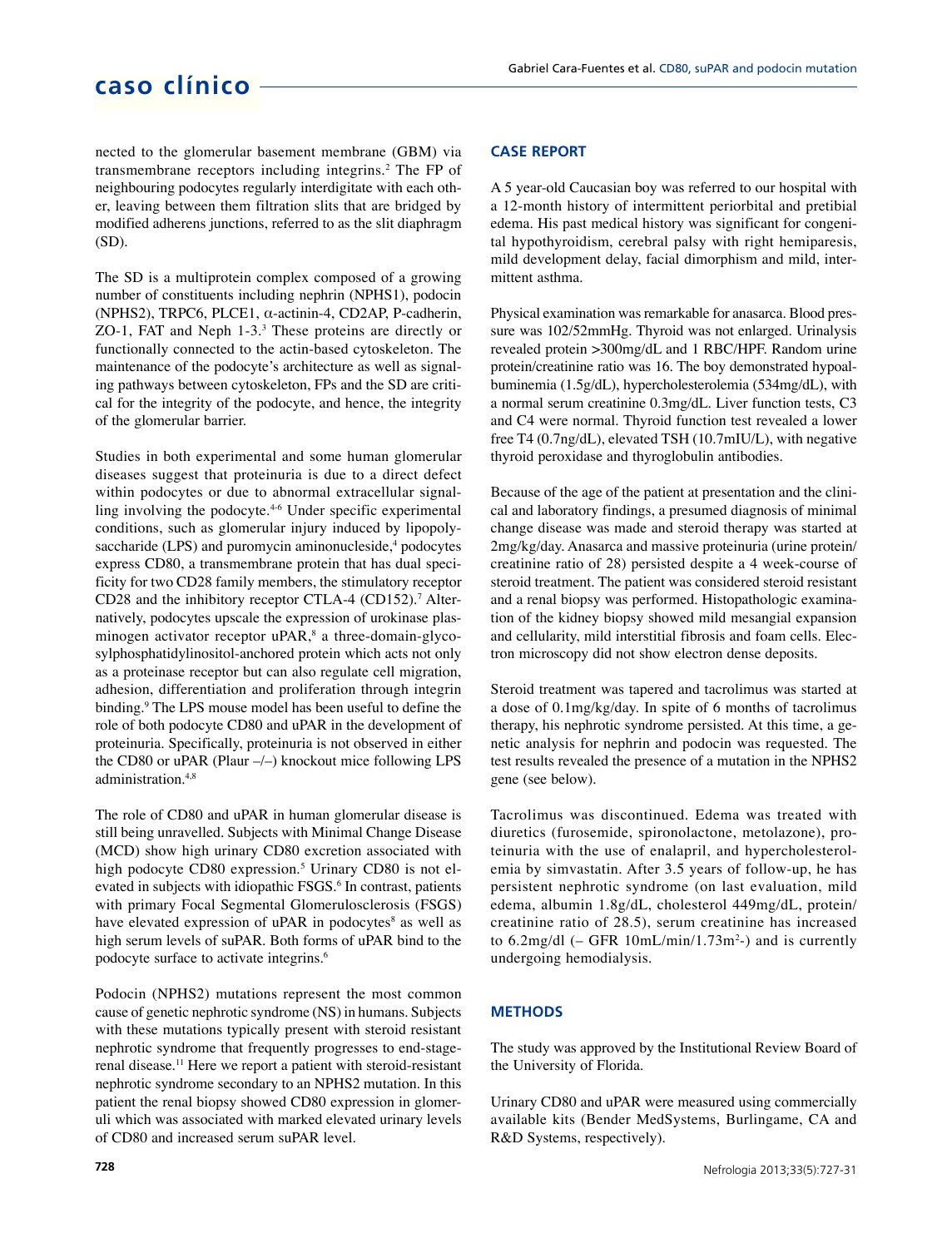# **caso clínico**

CD80 urinary Molecular Weight (MW) (Figure 1). Frozen (-80 C) urine samples were warmed to room temperature, vortexed, and centrifuged at 8.000xg for 5 min. Urine creatinine was determined using the ACE autoanalyzer (Alfa Wasserman, West Caulfield, NJ). Proteins were loaded for an equivalent amount (7.5ug) of urinary creatinine per lane in a 4-20% Criterion polyacrylamide gel (Bio-Rad, Hercules, CA) and separated at 120V for 90 minutes. Proteins were transferred to PVDF membrane, blocked for 1 hour in 5% milk and incubated overnight at 4 C with anti-CD80 antibody (R&D System, AF140, Minneapolis, MN). The membrane was washed in TTBS and revealed using an anti mouse HRP linked secondary antibody (Santa Cruz Biotech, SC-2354, Santa Cruz, CA) and Immun-Star reagent (Bio-Rad). The membrane was exposed to film and images documented with an Epson 4990 scanner (Long-Beach, CA).

Glomerular staining for CD80 and podocin was performed as previously described.<sup>6</sup>

### **RESULTS**

**Genetic analysis.** DNA analysis of NPHS2 gene showed a **homozygous** mutation with G to A substitution in nucleotide position 413, codon position 138, resulting in an amino acid change from arginine to glutamine (p.R138Q). This is a known recessive mutation that causes steroid resistant nephrotic syndrome.<sup>12,13</sup>

**Serum and urinary CD80 and suPAR levels** (Table 1). The patient showed marked elevated CD80 urinary levels similar to those seen in MCD and urinary suPAR levels were also elevated when compared to controls. Serum CD80 was within the range observed in normal controls and in patients with MCD and FSGS. Serum suPAR was below the mean reported in patients with FSGS.

**Western blot analysis** for CD80 protein in urine is shown in Figure 1. Urinary CD80 protein was present in our patient and absent in urine of a normal control. Its MW is 55kDa.



**Figure 1.** Western blot of CD80 protein in urine. From a patient with nephrotic syndrome due to podocin mutation (a) and control subject (b).

**Immunofluorescence** examination of a biopsy revealed CD80 (red stain) in the glomeruli of our patient with nephrotic syndrome secondary to NPSH2 mutation in relapse (Figure 2 A), podocin (green stain, Figure 2 B), and CD80 co-localization with podocin along the glomerular capillary wall (Figure 2 C). The CD80 and podocin glomerular staining in this patient was similar to the one observed in glomeruli of MCD patients in relapse (Figure 2 D, Figure 2 E, Figure 2 F).

#### **DISCUSSION**

Podocin is a hairpin-like protein of 383 amino acids located at the podocyte cell membrane facing the slit diaphragm with both N-terminal and C-terminal domains ending in the cytoplasm.2,14 Podocin is encoded by the NPHS2 gene mapped to chromosome 1q25-q31**.**

More than 50 NPHS2 mutations have been reported that occurred as homozygous or compound. Heterozygous R138Q was most frequently found in Germany and France while the P20L variant was observed mainly in Italy.<sup>15,16</sup>

#### **Table 1.**

|                                                                                                                                                                                                                                                                     | <b>Patient</b> | <b>Normal</b>                   | <b>FSGS</b>  | <b>MCD</b> relapse |
|---------------------------------------------------------------------------------------------------------------------------------------------------------------------------------------------------------------------------------------------------------------------|----------------|---------------------------------|--------------|--------------------|
| CD80 serum (pg/ml) <sup>a</sup>                                                                                                                                                                                                                                     | 301            | $375 \pm 21$                    | $343 \pm 26$ | $320\pm20$         |
| CD80 urine (ng/g creatinine) <sup>b</sup>                                                                                                                                                                                                                           | 868            | $19+42$                         | $57+9$       | $524 \pm 86$       |
|                                                                                                                                                                                                                                                                     | 567            |                                 |              |                    |
| Supar serum (pg/ml)c                                                                                                                                                                                                                                                | 3132           | 1706±538                        | 4431±2198    | 3370±785           |
| Supar urine (ng/ml) <sup>d</sup>                                                                                                                                                                                                                                    | 75             | $27+22$                         | $66+48$      | $48 + 24$          |
|                                                                                                                                                                                                                                                                     | 85             |                                 |              |                    |
| $\sim$ $\sim$ $\sim$ $\sim$<br>$\blacksquare$ in the second contract of the second contract of the second contract of the second contract of the second contract of the second contract of the second contract of the second contract of the second contract of the |                | the property of the property of |              |                    |

<sup>a</sup> Reference: 5. <sup>b</sup> Reference: 10. <sup>c</sup> Reference: 6. <sup>d</sup> Reference: unpublished data.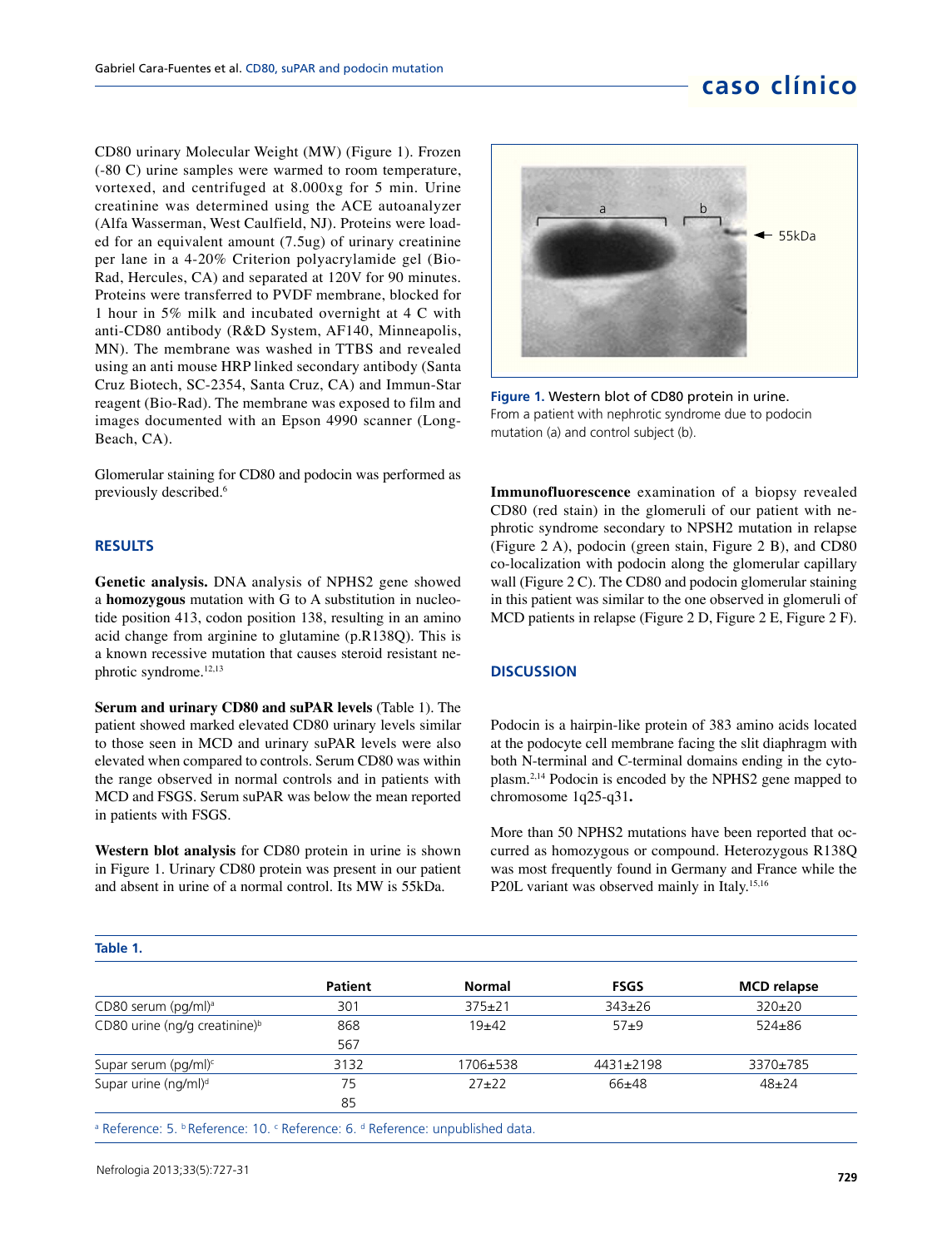# **caso clínico**



#### **Figure 2.** CD80 and podocin.

CD80 (red stain) and podocin (green stain) in glomerulus of (a-b) genetic nephrotic syndrome (podocin mutation) and (d-e) minimal change disease in relapse. Combinated CD80 and podocin is expressed in glomeruli from a patient with podocin mutation (c) and a MCD patient in relapse (f).

Mutations of the *NPHS2 gene* cause 10–28% of all nonfamilial childhood steroid resistant nephrotic syndrome (SRNS).<sup>17</sup> There is a strong correlation between causative gene mutations and the age of onset of the nephrotic syndrome. The presence of at least one truncating mutation, "R138Q", leads to early onset of SRNS at a median age of 1.7 years rather than 4.7 years.<sup>18</sup> Compound heterozygosity for the R229Q variant of podocin and one "*bonafide*" podocin mutation causes adult onset in up to 15% of SRNS cases.<sup>19</sup>

Our patient has the p.R138Q mutation and his nephrotic syndrome presented at less than 5 years of age. His glomerular pathological findings were consistent with those observed in early stages of the nephrotic syndrome in patients with podocin mutation. Nephrotic syndrome caused by podocin mutation is considered a podocytopathy. Podocytopathy has been defined as a spectrum of proteinuric glomerular diseases resulting from podocyte abnormalities.<sup>20</sup>

Given the ability of podocyte CD80 to sequester slit diaphragm proteins and thus disturb slit diaphragm function<sup>4</sup> we analyzed glomerular CD80 expression in our patient. Our patient had evidence for both glomerular expression of CD80 and increased urinary CD80 levels. The molecular weight of CD80 in the urine was determined to be approximately 55kDa and is thus consistent with cell-membrane bound CD80. In comparison, shedding of the extracellular domain portion of CD80 results in detection of a cleaved CD80 protein fragment reduced in MW.

The role of CD80 in proteinuria in this patient is not known. The mutation in podocin itself is expected to alter slit diaphragm function. Podocin is associated with specialized lipid raft microdomains of the podocyte plasma membrane and recruits nephrin into rafts. In contrast, disease-causing mutations of podocin (R138Q and R138X) failed to recruit nephrin into rafts either because these mutants were retained in the endoplasmic reticulum (R138Q), or because they failed to associate with rafts (R138X) despite their presence in the plasma membrane.<sup>21</sup> Conversely, proteinuria could result of changes in the binding properties to essential slit diaphragm proteins.<sup>22</sup> Dysfunctional podocin might also explain the release of CD80 into the urine as perhaps the CD80 was induced by the podocyte as a consequence of podocyte activation from the genetic mutation similar to CD80 induction after deletion of  $\alpha$ 3 integrin.<sup>4</sup>

In patients with primary FSGS, serum suPAR level is increased.<sup>6</sup> suPAR has been shown to increase glomerular perme